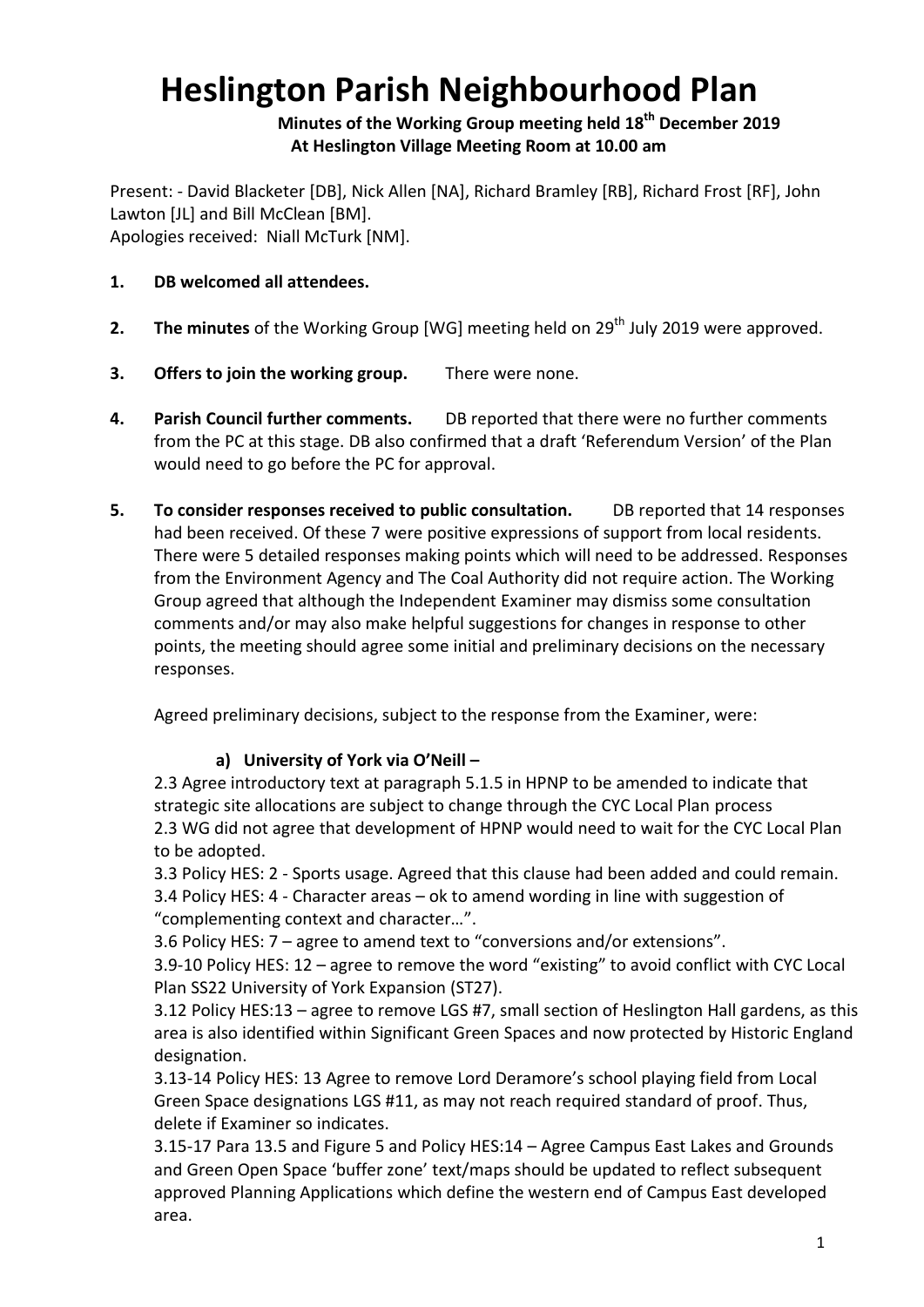Challenge is to define a clear current boundary of these 'buffer zones'. Examiner's response and further discussion with CYC may be useful here. It was recognised that this boundary is likely to be difficult to establish but important in protecting Heslington village and Badger Hill developments.

3.18-22 Policy HES: 17 – Agree amending of text to reflect "where development relies on highway improvements…" so as consistent with NPPF. WG will look for Examiner's response for guidance.

3.23 Policy HES19 – Also see paragraph 3.16 and need to address Figure 5. Again, WG will look for Examiner's response for guidance in this policy area before amending.

3.26 Agree to amend text in line with "Development Brief for Campus West and Design Brief including Masterplan".

# **b) Quod response–**

Rep 1 – Agree introductory text at paragraph 5.1.5 to be amended to indicate that strategic site allocations are subject to change through the CYC Local Plan process Rep 2 – Agree amending text from "local facilities" to e.g. "facilities locally". Rep 3 – Agree amending text for Policy HES: 3 to reflect "beyond strategic development site allocation".

Rep 4 – Policy HES: 16 b) - Agree to amend text to avoid conflict with CYC Draft Local Plan SS13 Land West of Elvington Lane and allow cycle/pedestrians routes only. [Also see CYC response].

# **c) CYC response –**

1. Policy HES: 9 - Agree to amend text and avoid conflict with CYC Draft Local Plan Policy H10: Affordable Housing Policy H10 Table 5.4 re: Off-site financial contribution (OSFC) formula.

2. Policy HES: 10 – agree to amend text to reference '*Draft Controlling the Concentration of Houses in Multiple Occupation SPD (Approved 2012, Amended July 2014*)'.

3. Policy HES: 13 – Agree to amend text and include suggested new paragraph d). 3. Paragraph 13.5 and Policy HES: 14 and Figure 6 - Agree to remove references to Elvington Airfield Grassland as Significant Green Space and avoid conflict with CYC Draft Local Plan.

3. Policy HES: 15 b) Agree to amend text to avoid conflict with CYC Draft Local Plan SS13 Land West of Elvington Lane and allow cycle/pedestrians routes only.

4. Paragraph 14.5.2 and Policy HES: 15 – Agree to amend text as suggested to "…new access roads across the A64."

5. Policy HES: 16 and text at 14.5.2 - Agree to amend text to be consistent with amended Policy HES: 15

6. Policy HES: 16 and text at 14.5.2 – Agree to amend text to avoid conflict with CYC Draft Local Plan SS13 Land West of Elvington Lane by retaining Common Lane/Long Lane/Langwith Stray as cycle/pedestrians routes only.

## **d) Historic England response –**

- 1. Agreed there are 2 Scheduled Monuments and 1 Registered Historic Park and Garden within the Parish.
- 2. Re: development at ST27 noted that HE are objecting.
- 3. Re: references to "strategic development site allocations and the existing [building] development boundary of the university campuses" - WG did not agree that these should be omitted.
- 4. Policy HES: 7 and HES: 8 Agree to consider amending text to include